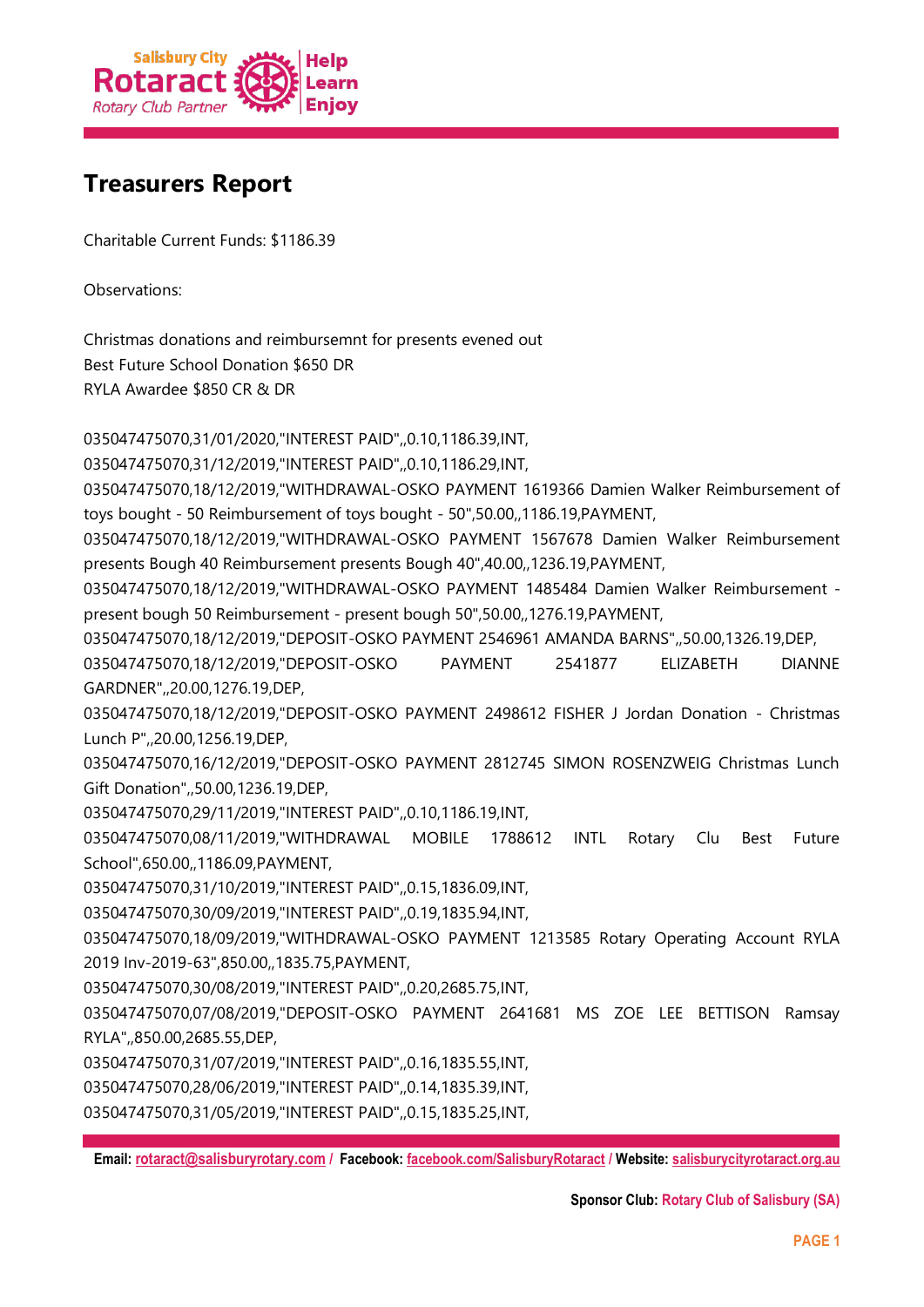

035047475070,30/04/2019,"INTEREST PAID",,0.15,1835.10,INT,

035047475070,03/04/2019,"RTGS HIGH VALUE PAYMENT REF NO 0477236 1/EVENTBRITE, INC 59033834789 EVENTBRITE,",,325.08,1834.95,DEP,

035047475070,29/03/2019,"INTEREST PAID",,0.10,1509.87,INT,

035047475070,27/03/2019,"DEPOSIT-OSKO PAYMENT 2899166 DAMIEN WALKER Just Crouch Rotary Literacy Program",,5.00,1509.77,DEP,

035047475070,25/03/2019,"DEPOSIT LENARD SCIANCAL Nakivale Rotaract",,200.00,1504.77,DEP, 035047475070,25/03/2019,"DEPOSIT-OSKO PAYMENT 2397376 DAMIEN WALKER Donation 20.00 for Best Future Scho",,20.00,1304.77,DEP,

Events Current Funds: \$218.72

Observations:

Rotary Uganda Dental \$300 DR

Have small amount we can use

Mostly us this account as a go between between other accounts.

035047514754,31/01/2020,"INTEREST PAID",,0.01,218.72,INT,

035047514754,31/12/2019,"INTEREST PAID",,0.01,218.71,INT,

035047514754,29/11/2019,"INTEREST PAID",,0.01,218.70,INT,

035047514754,31/10/2019,"INTEREST PAID",,0.01,218.69,INT,

035047514754,30/09/2019,"INTEREST PAID",,0.01,218.68,INT,

035047514754,30/08/2019,"INTEREST PAID",,0.04,218.67,INT,

035047514754,22/08/2019,"WITHDRAWAL MOBILE 1013442 PYMT Rotary Clu Uganda Dental",300.00,,218.63,PAYMENT,

035047514754,07/08/2019,"WITHDRAWAL MOBILE 1647377 TFR Westpac Com",785.00,,518.63,PAYMENT, 035047514754,07/08/2019,"DEPOSIT ONLINE 2223333 TFR Westpac Community

So",,80.00,1303.63,CREDIT,

035047514754,31/07/2019,"INTEREST PAID",,0.02,1223.63,INT,

035047514754,30/07/2019,"DEPOSIT HUMANITIX A6D46D4100119CAB31",,798.80,1223.61,DEP,

035047514754,29/07/2019,"DEPOSIT JOSHUA LAY Rollover",,226.00,424.81,DEP,

035047514754,28/06/2019,"INTEREST PAID",,0.01,198.81,INT,

035047514754,31/05/2019,"INTEREST PAID",,0.02,198.80,INT,

035047514754,22/05/2019,"WITHDRAWAL MOBILE 1962496 PYMT Northern V Invoice 00004039",165.00,,198.78,PAYMENT,

035047514754,30/04/2019,"INTEREST PAID",,0.03,363.78,INT,

035047514754,17/04/2019,"WITHDRAWAL MOBILE 1419232 PYMT Damien Wal",25.00,,363.75,PAYMENT,

**Email: [rotaract@salisburyrotary.com](mailto:rotaract@salisburyrotary.com) / Facebook[: facebook.com/SalisburyRotaract](file:///E:/facebook.com/SalisburyRotaract) / Website: [salisburycityrotaract.org.au](file:///E:/salisburycityrotaract.org.au)**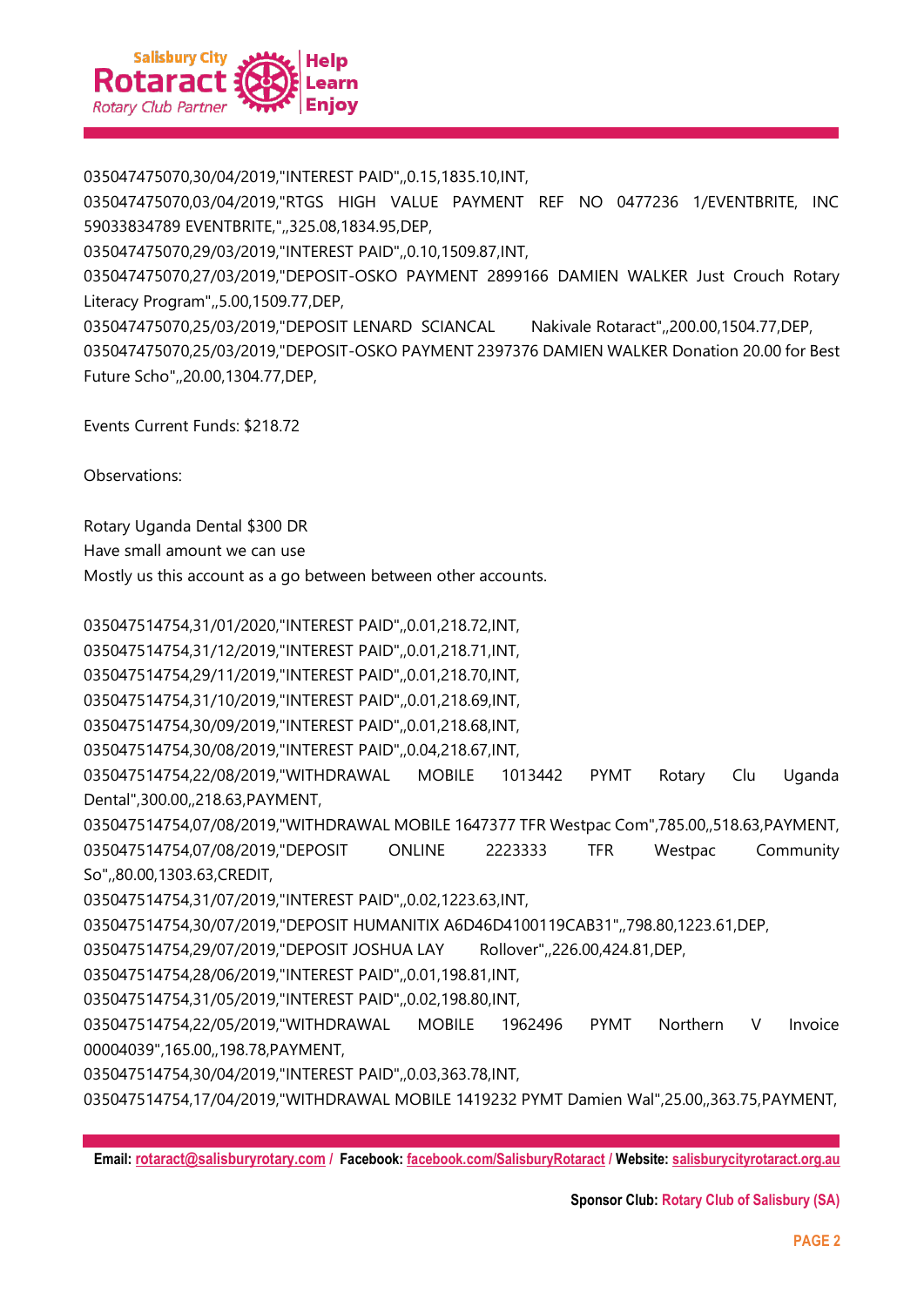

035047514754,17/04/2019,"WITHDRAWAL MOBILE 1418217 PYMT Damien Wal",35.00,,388.75,PAYMENT, 035047514754,03/04/2019,"RTGS HIGH VALUE PAYMENT REF NO 0477274 1/EVENTBRITE, INC 55553956379 EVENTBRITE,",,112.75,423.75,DEP,

035047514754,29/03/2019,"INTEREST PAID",,0.02,311.00,INT,

035047514754,14/03/2019,"WITHDRAWAL MOBILE 1131868 PYMT Joshua Lay Reimb Ice clean up",9.60,,310.98,PAYMENT,

Admin Current Funds: \$1610.61

Observations:

Whyalla Conference Sponsorship: \$450 CR Christmas Parade: \$300 CR Semaphore Carosel Birthday: \$175 Changeover: \$685 DR

035047475089,20/02/2020,"DEPOSIT-OSKO PAYMENT 2061170 THE ROTARY CLUB OF SALISBURY INC. Inv023 Whyalla conference Inv 023 Whyalla conference",,300.00,1610.61,DEP,

035047475089,17/02/2020,"DEPOSIT-OSKO PAYMENT 2319974 ROTARY CLUB OF GAWLER LIGHT Salisbury Rotoract Invoice No 022, Salisbury Rotoract Invoice No 022",,150.00,1310.61,DEP,

035047475089,31/01/2020,"INTEREST PAID",,0.10,1160.61,INT,

035047475089,28/01/2020,"WITHDRAWAL-OSKO PAYMENT 1985244 Damien Walker Business Card Reim Business Card Reim",70.00,,1160.51,PAYMENT,

035047475089,31/12/2019,"WITHDRAWAL-OSKO PAYMENT 1022632 Damien Walker Website 2019 Website 235.89",235.89,,1230.51,PAYMENT,

035047475089,31/12/2019,"INTEREST PAID",,0.12,1466.40,INT,

035047475089,09/12/2019,"DEPOSIT-OSKO PAYMENT 2827674 Vice-President 2019 Lazaras Panayio Semaphore Carousel 90th Birthday Ce",,175.00,1466.28,DEP,

035047475089,06/12/2019,"DEPOSIT-OSKO PAYMENT 2449817 SALISBURY BUSINESS ASSOCIATION INC. Inv21 Salisbury Christmas Parade Inv21 Salisbury Christmas Parade",,300.00,1291.28,DEP,

035047475089,02/12/2019,"FEE FOR OVERSEAS TELEGRAPHIC TRANSFER",10.00,,991.28,FEE,

035047475089,29/11/2019,"INTEREST PAID",,0.07,1001.28,INT,

035047475089,08/11/2019,"DEPOSIT AUSTRALIAN CENTR 076720",,90.00,1001.21,DEP,

035047475089,31/10/2019,"INTEREST PAID",,0.08,911.21,INT,

035047475089,14/10/2019,"WITHDRAWAL-OSKO PAYMENT 1262426 Davie Digital Badges INV-131596",58.10,,911.13,PAYMENT,

**Email: [rotaract@salisburyrotary.com](mailto:rotaract@salisburyrotary.com) / Facebook[: facebook.com/SalisburyRotaract](file:///E:/facebook.com/SalisburyRotaract) / Website: [salisburycityrotaract.org.au](file:///E:/salisburycityrotaract.org.au)**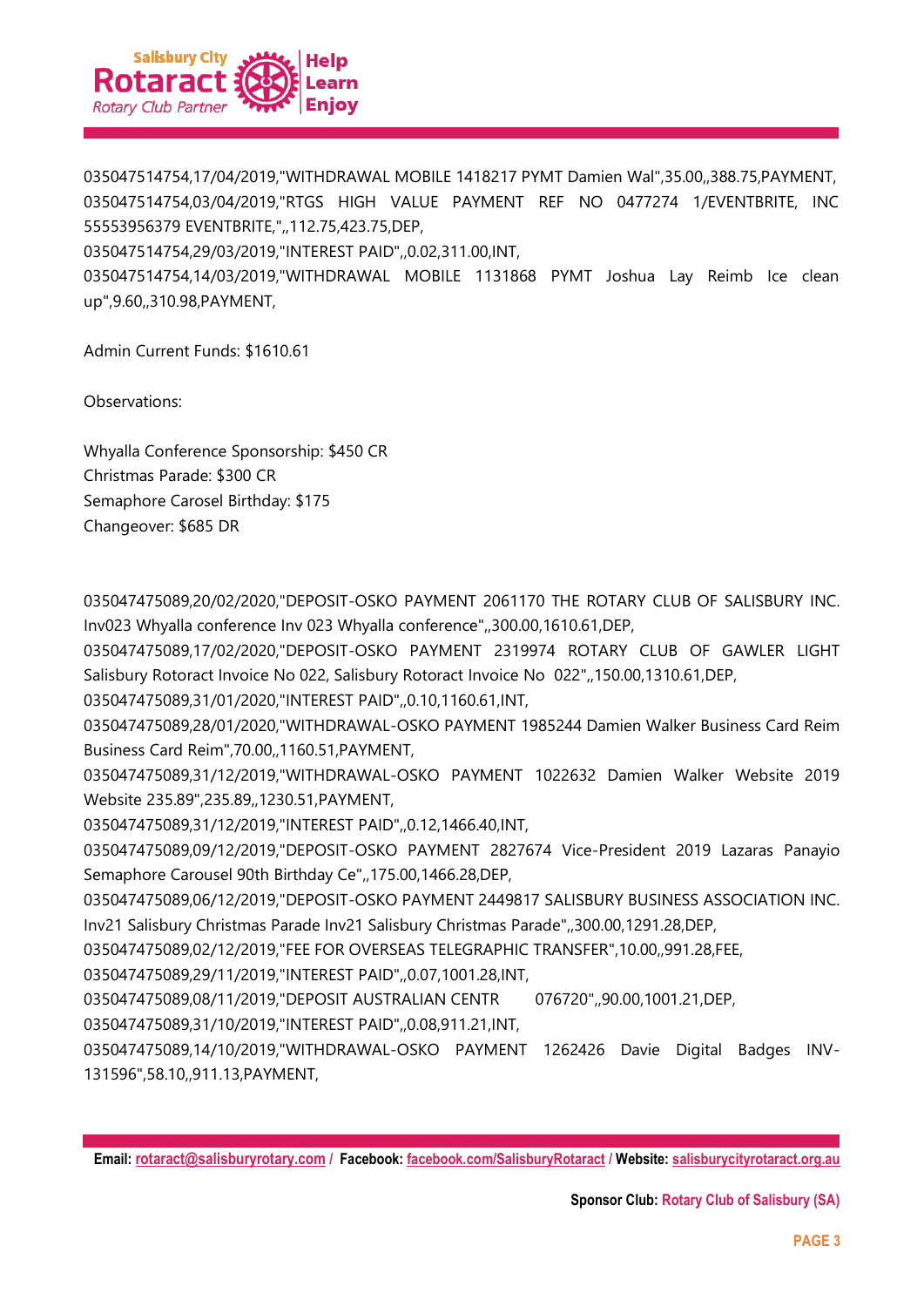

035047475089,10/10/2019,"WITHDRAWAL-OSKO PAYMENT 1682845 Emily Harman Reimbursement",22.00,,969.23,PAYMENT,

035047475089,30/09/2019,"INTEREST PAID",,0.08,991.23,INT,

035047475089,11/09/2019,"WITHDRAWAL-OSKO PAYMENT 1265873 Robert Hedley Cake",30.00,,991.15,PAYMENT,

035047475089,30/08/2019,"INTEREST PAID",,0.07,1021.15,INT,

035047475089,07/08/2019,"WITHDRAWAL MOBILE 1223332 TFR Westpac Com",80.00,,1021.08,PAYMENT, 035047475089,07/08/2019,"DEPOSIT ONLINE 2647377 TFR Westpac Community So",,785.00,1101.08,CREDIT,

035047475089,31/07/2019,"INTEREST PAID",,0.08,316.08,INT,

035047475089,26/07/2019,"WITHDRAWAL MOBILE 1397502 PYMT Clampett B",685.00,,316.00,PAYMENT,

035047475089,26/07/2019,"WITHDRAWAL MOBILE 1330117 PYMT Davie Digi Badges",76.50,,1001.00,PAYMENT,

035047475089,18/07/2019,"DEPOSIT-OSKO PAYMENT 2583627 DAMIEN WALKER Changeoverx4 Rotarians",,80.00,1077.50,DEP,

035047475089,28/06/2019,"INTEREST PAID",,0.07,997.50,INT,

035047475089,27/06/2019,"DEPOSIT CHRISTOPHER MARK Membership",67.75,997.43,DEP,

035047475089,19/06/2019,"WITHDRAWAL MOBILE 1183977 PYMT Timber Art Collar 19/20",19.80,,929.68,PAYMENT,

035047475089,11/06/2019,"WITHDRAWAL MOBILE 1395465 PYMT Timber Art Collar",19.80,,949.48,PAYMENT,

035047475089,10/06/2019,"WITHDRAWAL MOBILE 1192545 PYMT Damien Wal",67.50,,969.28,PAYMENT, 035047475089,10/06/2019,"WITHDRAWAL MOBILE 1123442 PYMT Christophe",67.50,,1036.78,PAYMENT, 035047475089,06/06/2019,"DEPOSIT-OSKO PAYMENT 2830504 DAMIEN WALKER Emily Membership Fee",,70.00,1104.28,DEP,

035047475089,31/05/2019,"INTEREST PAID",,0.08,1034.28,INT,

035047475089,23/05/2019,"DEPOSIT JOSHUA LAY Alex Membership",,30.00,1034.20,DEP,

035047475089,08/05/2019,"WITHDRAWAL MOBILE 1633250 PYMT Davie Digi",52.30,,1004.20,PAYMENT,

035047475089,06/05/2019,"DEPOSIT ONLINE 2617602 PYMT THE ROTARY CLUB Inv 016 Polos",,200.00,1056.50,CREDIT,

035047475089,30/04/2019,"INTEREST PAID",,0.07,856.50,INT,

035047475089,29/03/2019,"DEPOSIT ONLINE 2214247 PYMT THE ROTARY CLUB Inv 017",,135.00,856.43,CREDIT,

035047475089,29/03/2019,"INTEREST PAID",,0.05,721.43,INT,

035047475089,27/03/2019,"DEPOSIT-OSKO PAYMENT 2806546 DAMIEN WALKER Cultural Awareness Training 10.00",,10.00,721.38,DEP,

035047475089,21/03/2019,"DEPOSIT MODBURY SA",,135.00,711.38,DEP,

**Email: [rotaract@salisburyrotary.com](mailto:rotaract@salisburyrotary.com) / Facebook[: facebook.com/SalisburyRotaract](file:///E:/facebook.com/SalisburyRotaract) / Website: [salisburycityrotaract.org.au](file:///E:/salisburycityrotaract.org.au)**

**Sponsor Club: Rotary Club of Salisbury (SA)**